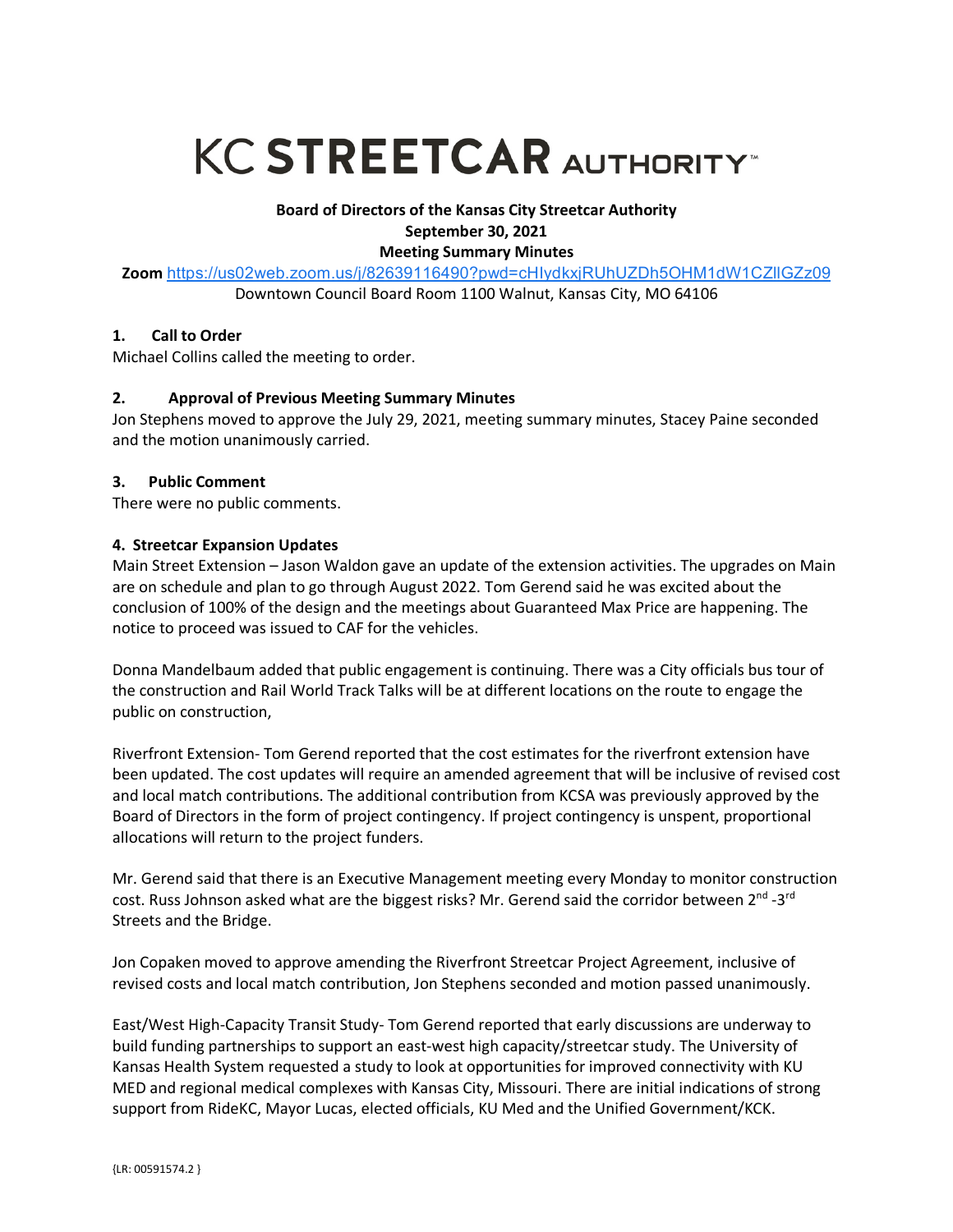Michael Collins added the conversations surrounding East-West are important. David Johnson added that the KCATA is motivated to participate and hopes it will go to Rock Island.

Matt Staub moved to approve KCSA contribution of an amount not to exceed \$75K to the East/West high-capacity/streetcar study that is contingent on comparable contributions from additional project partners, Lynn Carlton seconded and the motion carried unanimously.

North Kansas City Feasibility Study- Proposals for the NorthRail Streetcar study were received on September 20, 2021. The contract will be awarded in November with an anticipated Notice to Process (NTP) in early December.

#### *5. Operations and Maintenance Support*

Tom Gerend said as the Streetcar system expands and transition from construction of extensions to operation, KCSA has a contractual obligation to maintain and support operations and maintenance for the existing system. A memo was included in the Board members meeting packet that provided an overview of our current operations and maintenance contract and outlines scenarios that the Board of Directors consider to be able to support operations and maintenance of a larger system.

Mr. Gerend proposed to form a formal working group, inclusive of direct agency stakeholders (KCSA, KCMO, MTDD and KCATA) to evaluate the alternatives and develop a proposal for the KCSA Board of Directors full consideration.

David Johnson moved to approve authorizing the Executive Director to convene a multi-agency task force for the purpose of reviewing alternatives and forming recommendations related to securing longterm operations and maintenance support for an expanded KC Streetcar system, Stacey Paine seconded, and the motion passed unanimously.

## *6.* **Committee Reports**

#### *Operations Committee*

Lauren Krutty gave a recap of the Operations Committee meeting. TSA extended mask guidelines to January 2022. Mask Compliance has been good. The team will continue with the COVID-19 mitigations that are in place.

Ms. Krutty said that ridership is recovering at 50% of where we were in 2019, prior to the pandemic.

Track slab repairs will continue until it is too cold for the material to be effective. She shared pictures of the track slab construction and the tactile replacement.

Major Gates reported that KCPD and KCSA have been in meetings with Bird Scooter about creating a public education safety awareness program.

#### *Marketing Committee*

Donna Mandelbaum reported on the Marketing Committee meeting. There will be an Art in the Loop closing reception on November 4, 2021 and she invited the Board to attend. Jon Stephens complimented staff on execution of the Art in the Loop program. KCSA has new partnership with Lead to Read and participated in Downtown Neighborhood Association PARK(ing) Day. She shared pictures of the day.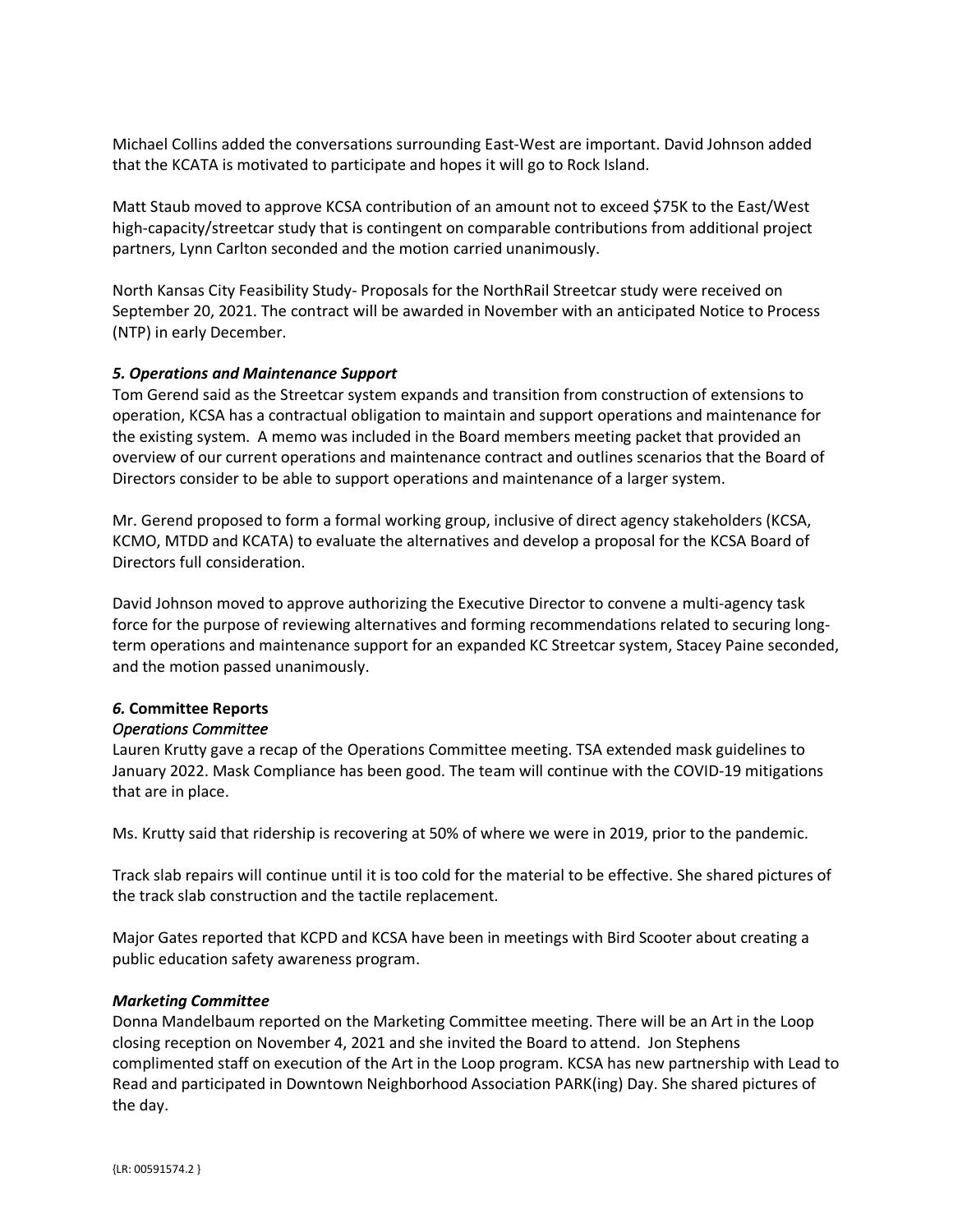Ms. Mandelbaum added the Marketing committee is in the process of creating revised sponsorship guidelines, benefits, and pricing structure.

#### *Budget and Finance*

Stacy Paine gave the Budget and Finance Committee recap. She said they discussed the Regional CARES Act allocations and expansion updates.

Tom Gerend said that the annual financial audit is complete, and staff is waiting on the draft report from the auditors. It will be brought to the next Board meeting for approval.

Mr. Gerend said that the Main Street TDD is sending reimbursement for the funds that the Board budgeted to help with the transition.

Tom Gerend reported that the finances are in good shape and are trending favorable. June 2021 financial statements were included in the Board Members' meeting packets for their review.

Jon Stephens moved to accept both financial reports, Russ Johnson seconded, and the motion carried.

#### **7. Executive Director's report**

Tom Gerend announced that Ralph Davis has joined the team as extension support.

Tom Gerend is traveling in the next two months. He will attend the KC Chamber of Commerce Leadership trip to Salt Lake, UT and the APTA Streetcar Committee meeting in Florida.

Mr. Gerend reminded the Board that there will be a KCSA Board Main St. Construction bus tour. The TDD and KCATA Board of Directors have been invited to attend. Donna Mandelbaum added that the KC Water work is 70% complete.

#### **8. Closed Meeting**

Russ Johnson moved to vote to temporarily close this meeting to the public, pursuant to our authority to do so under subsections 1, 11, 12 and 12 of Section 610.021 of the Missouri Statutes- which authorize the Authority to close its meetings to the extent the discussion relates to any confidential or privileged communications with its attorney, sealed bids or proposals or related documents or any documents related to a negotiated contract or specifications for competitive bidding or employees or applicants for employment, and that the meeting be re-opened upon the conclusion of those discussions. Jon Copaken seconded, Michael Collins, George Guastello, David Johnson, Jan Marcason, Stacey Paine, Susan Ford-Robertson, Matt Staub, Jon Stephens, Jason Swords voted voice affirmative.

**11.** The next meeting will be held on Thursday, November 18, 2021 , via Zoom conferencing.

The meeting was adjourned.